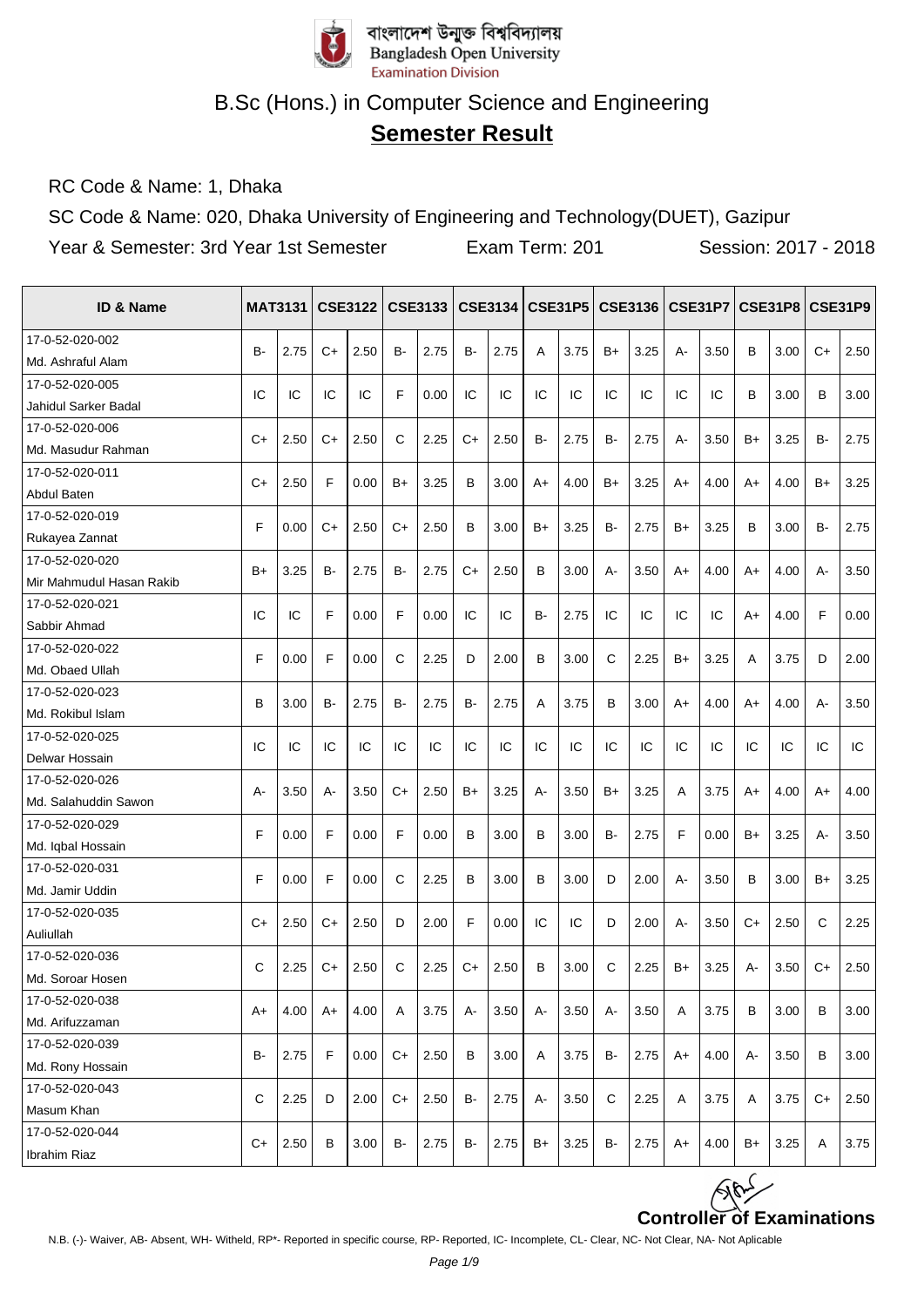

## **Semester Result**

RC Code & Name: 1, Dhaka

SC Code & Name: 020, Dhaka University of Engineering and Technology(DUET), Gazipur

Year & Semester: 3rd Year 1st Semester Exam Term: 201 Session: 2017 - 2018

| <b>ID &amp; Name</b>    | <b>MAT3131</b> |      |      | <b>CSE3122</b> |           | <b>CSE3133</b> |           | <b>CSE3134</b> |       | <b>CSE31P5</b> |      | <b>CSE3136</b> |       | <b>CSE31P7</b> |              | <b>CSE31P8</b> |              | <b>CSE31P9</b> |
|-------------------------|----------------|------|------|----------------|-----------|----------------|-----------|----------------|-------|----------------|------|----------------|-------|----------------|--------------|----------------|--------------|----------------|
| 17-0-52-020-045         | F              | 0.00 | B    | 3.00           | $C+$      | 2.50           | A         | 3.75           | B     | 3.00           | A    | 3.75           | $B+$  | 3.25           | B            | 3.00           | $\mathsf{C}$ | 2.25           |
| Tahmina Akter Bely      |                |      |      |                |           |                |           |                |       |                |      |                |       |                |              |                |              |                |
| 17-0-52-020-047         | B              | 3.00 | B    | 3.00           | <b>B-</b> | 2.75           | A-        | 3.50           | A     | 3.75           | А-   | 3.50           | $A+$  | 4.00           | $A+$         | 4.00           | <b>B-</b>    | 2.75           |
| Md. Manoyar Hosen       |                |      |      |                |           |                |           |                |       |                |      |                |       |                |              |                |              |                |
| 17-0-52-020-051         | B              | 3.00 | $C+$ | 2.50           | $C+$      | 2.50           | B         | 3.00           | A     | 3.75           | $C+$ | 2.50           | $A+$  | 4.00           | $\mathsf{A}$ | 3.75           | $A-$         | 3.50           |
| Shahidul Islam          |                |      |      |                |           |                |           |                |       |                |      |                |       |                |              |                |              |                |
| 17-0-52-020-052         | IC             | IC   | C    | 2.25           | C         | 2.25           | <b>B-</b> | 2.75           | $A -$ | 3.50           | C    | 2.25           | A     | 3.75           | $B+$         | 3.25           | <b>B-</b>    | 2.75           |
| Tanjil Ahmed Bin-sattar |                |      |      |                |           |                |           |                |       |                |      |                |       |                |              |                |              |                |
| 17-0-52-020-053         | D              | 2.00 | C    | 2.25           | C         | 2.25           | C         | 2.25           | B     | 3.00           | D    | 2.00           | $A -$ | 3.50           | $B+$         | 3.25           | $C+$         | 2.50           |
| <b>Touhidur Rahman</b>  |                |      |      |                |           |                |           |                |       |                |      |                |       |                |              |                |              |                |
| 17-0-52-020-054         | $C+$           | 2.50 | $A+$ | 4.00           | <b>B-</b> | 2.75           | $A -$     | 3.50           | $B+$  | 3.25           | B    | 3.00           | A     | 3.75           | $A+$         | 4.00           | B            | 3.00           |
| Md. Safayat Zahir Tusar |                |      |      |                |           |                |           |                |       |                |      |                |       |                |              |                |              |                |
| 17-0-52-020-063         | IC             | IC   | IC   | IC             | F         | 0.00           | IC        | IC             | A     | 3.75           | IC   | IC             | IC    | IC             | IC           | IC             | <b>B-</b>    | 2.75           |
| Md. Shahdat Hossain     |                |      |      |                |           |                |           |                |       |                |      |                |       |                |              |                |              |                |
| 17-0-52-020-065         | $C+$           | 2.50 | D    | 2.00           | $C+$      | 2.50           | <b>B-</b> | 2.75           | B     | 3.00           | D    | 2.00           | F     | 0.00           | $A+$         | 4.00           | $\mathsf{C}$ | 2.25           |
| Md. Sazid Suvo          |                |      |      |                |           |                |           |                |       |                |      |                |       |                |              |                |              |                |
| 17-0-52-020-069         | <b>B-</b>      | 2.75 | C    | 2.25           | $C+$      | 2.50           | <b>B-</b> | 2.75           | B     | 3.00           | B    | 3.00           | A     | 3.75           | $B+$         | 3.25           | <b>B-</b>    | 2.75           |
| Md. Sohel Rana          |                |      |      |                |           |                |           |                |       |                |      |                |       |                |              |                |              |                |
| 17-0-52-020-070         | B              | 3.00 | D    | 2.00           | C         | 2.25           | C         | 2.25           | $B+$  | 3.25           | $C+$ | 2.50           | $A+$  | 4.00           | $A -$        | 3.50           | $B+$         | 3.25           |
| Md. Sohel Rana Pritom   |                |      |      |                |           |                |           |                |       |                |      |                |       |                |              |                |              |                |
| 17-0-52-020-075         | F              | 0.00 | F    | 0.00           | C         | 2.25           | D         | 2.00           | $B+$  | 3.25           | C    | 2.25           | $B -$ | 2.75           | $B+$         | 3.25           | $C+$         | 2.50           |
| Md. Mahbubur Rahman     |                |      |      |                |           |                |           |                |       |                |      |                |       |                |              |                |              |                |
| 17-0-52-020-077         | C              | 2.25 | C    | 2.25           | B         | 3.00           | $B+$      | 3.25           | $B+$  | 3.25           | C    | 2.25           | $B -$ | 2.75           | $B+$         | 3.25           | B            | 3.00           |
| <b>Bina Khatun</b>      |                |      |      |                |           |                |           |                |       |                |      |                |       |                |              |                |              |                |

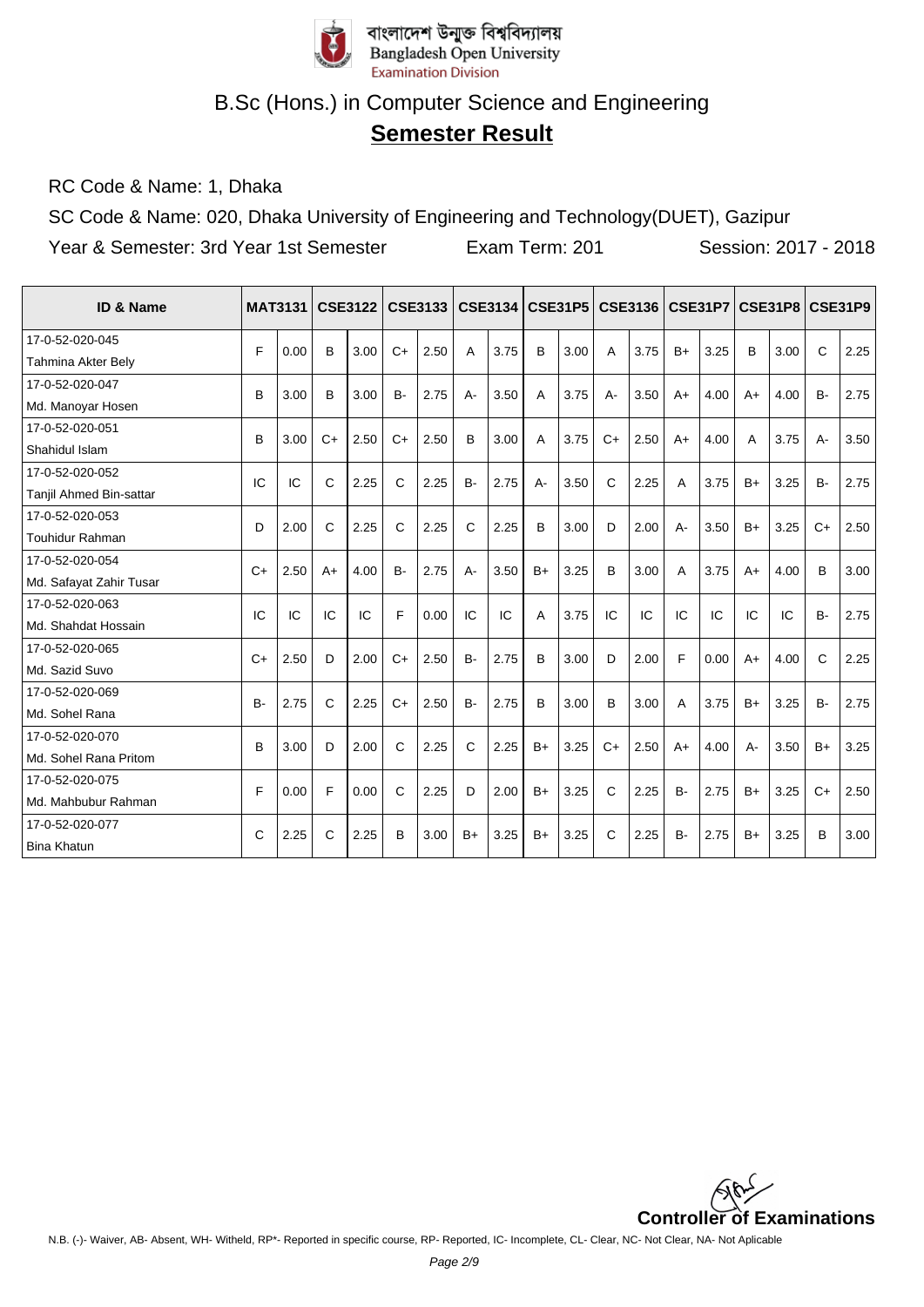

## **Semester Result**

RC Code & Name: 1, Dhaka

SC Code & Name: 020, Dhaka University of Engineering and Technology(DUET), Gazipur

Year & Semester: 3rd Year 1st Semester Exam Term: 201 Session: 2016 - 2017

| <b>ID &amp; Name</b>                         |           | <b>MAT3131</b> |           | <b>CSE3122</b> |           | <b>CSE3133</b> |           | <b>CSE3134</b> |           | <b>CSE31P5</b> |           | CSE3136   CSE31P7 |           |           |           | CSE31P8 CSE31P9 |           |           |
|----------------------------------------------|-----------|----------------|-----------|----------------|-----------|----------------|-----------|----------------|-----------|----------------|-----------|-------------------|-----------|-----------|-----------|-----------------|-----------|-----------|
| 16-0-52-020-003<br>S.m. Mehedi Hasan Suman   | $C+$      | 2.50           | B         | 3.00           | $C+$      | 2.50           | $B+$      | 3.25           | $B+$      | 3.25           | B         | 3.00              | $B+$      | 3.25      | IC        | IC              | <b>B-</b> | 2.75      |
| 16-0-52-020-005<br>Md. Nazrul Islam          | D         | 2.00           | IC        | IC             | IC        | IC             | IC        | IC             | IC        | IC             | IC        | IC                | IC        | IC        | IC        | IC              | IC        | IC        |
| 16-0-52-020-010<br>Md. Jakir Hossen          | D         | 2.00           | <b>CL</b> | <b>CL</b>      | <b>CL</b> | <b>CL</b>      | <b>CL</b> | <b>CL</b>      | <b>CL</b> | <b>CL</b>      | <b>CL</b> | <b>CL</b>         | <b>CL</b> | <b>CL</b> | <b>CL</b> | <b>CL</b>       | <b>CL</b> | <b>CL</b> |
| 16-0-52-020-012<br>Md. Alomgir Hossain       | C         | 2.25           | <b>CL</b> | <b>CL</b>      | <b>CL</b> | <b>CL</b>      | <b>CL</b> | <b>CL</b>      | <b>CL</b> | <b>CL</b>      | <b>CL</b> | <b>CL</b>         | <b>CL</b> | <b>CL</b> | <b>CL</b> | <b>CL</b>       | <b>CL</b> | <b>CL</b> |
| 16-0-52-020-014<br>Aikul Islam               | IC        | IC             | <b>CL</b> | CL             | <b>CL</b> | <b>CL</b>      | <b>CL</b> | <b>CL</b>      | <b>CL</b> | <b>CL</b>      | F         | 0.00              | <b>CL</b> | <b>CL</b> | <b>CL</b> | <b>CL</b>       | <b>CL</b> | <b>CL</b> |
| 16-0-52-020-015<br>Shathi Khanam             | <b>CL</b> | <b>CL</b>      | <b>CL</b> | <b>CL</b>      | <b>CL</b> | <b>CL</b>      | <b>CL</b> | <b>CL</b>      | <b>CL</b> | <b>CL</b>      | C         | 2.25              | <b>CL</b> | <b>CL</b> | <b>CL</b> | <b>CL</b>       | <b>CL</b> | <b>CL</b> |
| 16-0-52-020-022<br>Md. Mazedul Islam         | IC        | IC             | <b>CL</b> | <b>CL</b>      | IC        | IC             | IC        | IC             | <b>CL</b> | <b>CL</b>      | IC        | IC                | <b>CL</b> | <b>CL</b> | F         | 0.00            | <b>CL</b> | <b>CL</b> |
| 16-0-52-020-030<br>Md. Mahid Alam            | <b>CL</b> | <b>CL</b>      | F         | 0.00           | <b>CL</b> | <b>CL</b>      | <b>CL</b> | <b>CL</b>      | <b>CL</b> | <b>CL</b>      | D         | 2.00              | <b>CL</b> | <b>CL</b> | <b>CL</b> | <b>CL</b>       | <b>CL</b> | <b>CL</b> |
| 16-0-52-020-034<br>Md Abdullah               | $B -$     | 2.75           | <b>CL</b> | <b>CL</b>      | <b>CL</b> | <b>CL</b>      | <b>CL</b> | <b>CL</b>      | <b>CL</b> | <b>CL</b>      | F         | 0.00              | <b>CL</b> | <b>CL</b> | <b>CL</b> | <b>CL</b>       | <b>CL</b> | <b>CL</b> |
| 16-0-52-020-035<br>Md. Al-mamun Shaikh       | <b>B-</b> | 2.75           | <b>CL</b> | <b>CL</b>      | <b>CL</b> | <b>CL</b>      | <b>CL</b> | <b>CL</b>      | <b>CL</b> | <b>CL</b>      | C         | 2.25              | <b>CL</b> | <b>CL</b> | <b>CL</b> | <b>CL</b>       | <b>CL</b> | <b>CL</b> |
| 16-0-52-020-045<br>Md. Nahid Hossain         | C         | 2.25           | C         | 2.25           | <b>CL</b> | <b>CL</b>      | <b>B-</b> | 2.75           | <b>CL</b> | <b>CL</b>      | E         | 0.00              | <b>CL</b> | <b>CL</b> | <b>CL</b> | <b>CL</b>       | <b>CL</b> | <b>CL</b> |
| 16-0-52-020-052<br><b>Sharif Ahmed</b>       | <b>CL</b> | <b>CL</b>      | <b>CL</b> | <b>CL</b>      | <b>CL</b> | <b>CL</b>      | <b>CL</b> | <b>CL</b>      | <b>CL</b> | <b>CL</b>      | IC        | IC                | <b>CL</b> | <b>CL</b> | <b>CL</b> | <b>CL</b>       | <b>CL</b> | <b>CL</b> |
| 16-0-52-020-071<br>Md. Showrop Haque Bhuiyan | $C+$      | 2.50           | <b>CL</b> | <b>CL</b>      | <b>CL</b> | <b>CL</b>      | <b>CL</b> | <b>CL</b>      | <b>CL</b> | <b>CL</b>      | CL        | <b>CL</b>         | <b>CL</b> | <b>CL</b> | <b>CL</b> | <b>CL</b>       | <b>CL</b> | <b>CL</b> |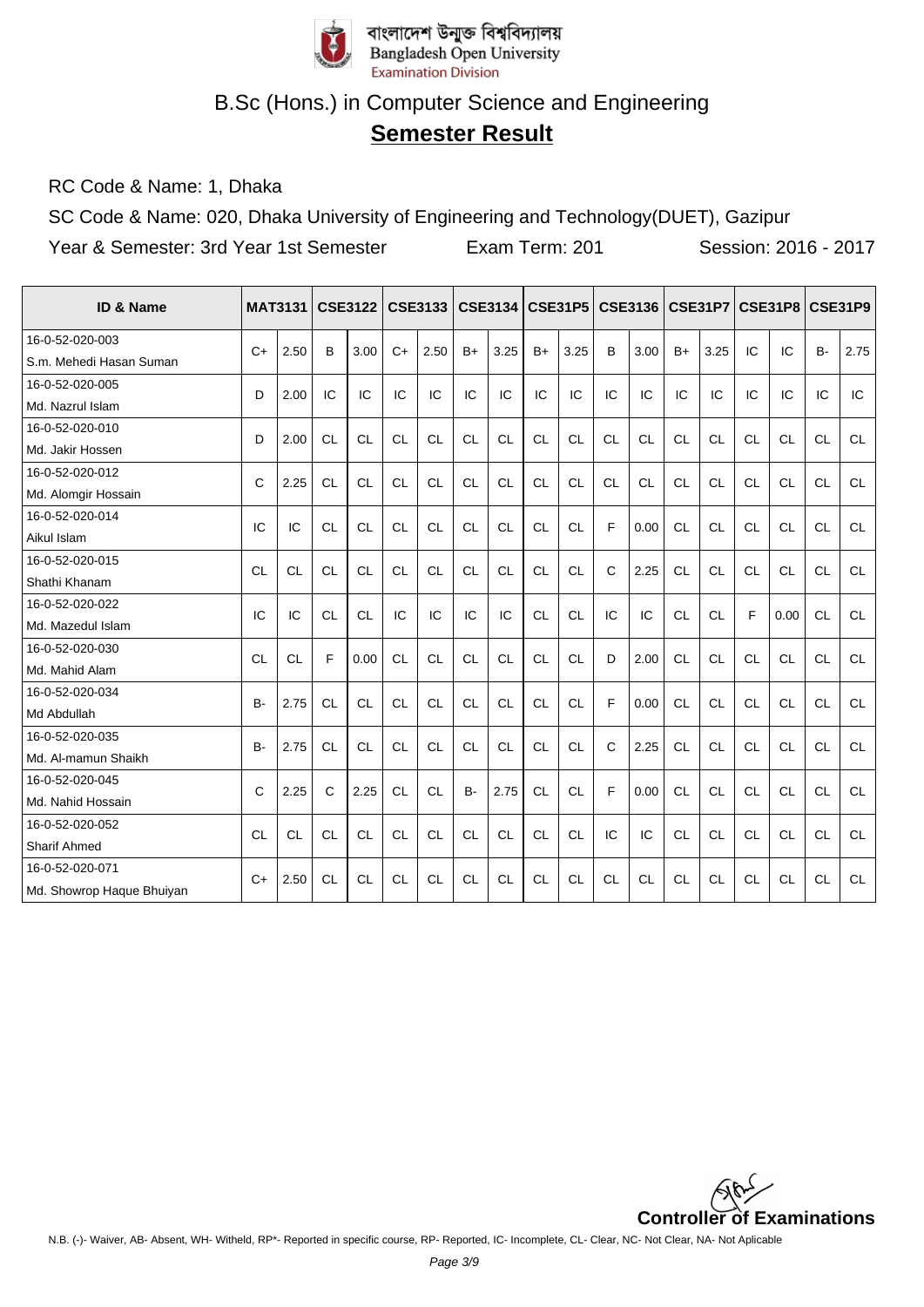

## **Semester Result**

RC Code & Name: 1, Dhaka

SC Code & Name: 020, Dhaka University of Engineering and Technology(DUET), Gazipur

Year & Semester: 3rd Year 1st Semester Exam Term: 201 Session: 2015 - 2016

| <b>ID &amp; Name</b>         |           | <b>MAT3131</b> |           | <b>CSE3122</b> |           | <b>CSE3133</b> |           |           |           | CSE3134   CSE31P5 |    | <b>CSE3136</b> |           |           |           | CSE31P7   CSE31P8   CSE31P9 |           |           |
|------------------------------|-----------|----------------|-----------|----------------|-----------|----------------|-----------|-----------|-----------|-------------------|----|----------------|-----------|-----------|-----------|-----------------------------|-----------|-----------|
| 15-0-52-020-005              | CL        | <b>CL</b>      | CL        | CL             | CL        | CL             | CL        | CL        | CL        | CL                | CL | CL             | CL        | CL        | F         | 0.00                        | <b>CL</b> | <b>CL</b> |
| Md. Harunur Rashid           |           |                |           |                |           |                |           |           |           |                   |    |                |           |           |           |                             |           |           |
| 15-0-52-020-014              | IC        | IC             | CL        | CL             | CL        | CL             | D         | 2.00      | $B+$      | 3.25              | F  | 0.00           | CL        | CL        | CL        | CL                          | CL        | <b>CL</b> |
| Md. Saidul Islam             |           |                |           |                |           |                |           |           |           |                   |    |                |           |           |           |                             |           |           |
| 15-0-52-020-017              | CL        | CL             | <b>CL</b> | CL             | CL        | <b>CL</b>      | CL        | <b>CL</b> | <b>CL</b> | <b>CL</b>         | C  | 2.25           | <b>CL</b> | CL        | <b>CL</b> | <b>CL</b>                   | <b>CL</b> | <b>CL</b> |
| Md. Nur Uddin Jahangir       |           |                |           |                |           |                |           |           |           |                   |    |                |           |           |           |                             |           |           |
| 15-0-52-020-018              | CL        | <b>CL</b>      | <b>CL</b> | CL             | <b>B-</b> | 2.75           | <b>CL</b> | <b>CL</b> | <b>CL</b> | CL                | CL | CL             | CL        | CL        | <b>CL</b> | <b>CL</b>                   | <b>CL</b> | <b>CL</b> |
| Rayhan Talukder              |           |                |           |                |           |                |           |           |           |                   |    |                |           |           |           |                             |           |           |
| 15-0-52-020-026              | CL        | <b>CL</b>      | <b>CL</b> | CL             | <b>B-</b> | 2.75           | CL        | CL        | <b>CL</b> | CL                | CL | CL             | CL        | CL        | CL        | <b>CL</b>                   | <b>CL</b> | <b>CL</b> |
| Monia Akter                  |           |                |           |                |           |                |           |           |           |                   |    |                |           |           |           |                             |           |           |
| 15-0-52-020-028              | $B+$      | 3.25           | <b>CL</b> | <b>CL</b>      | CL        | <b>CL</b>      | <b>CL</b> | <b>CL</b> | <b>CL</b> | CL                | B  | 3.00           | <b>CL</b> | <b>CL</b> | <b>CL</b> | <b>CL</b>                   | <b>CL</b> | <b>CL</b> |
| Kazi Tajnur Islam            |           |                |           |                |           |                |           |           |           |                   |    |                |           |           |           |                             |           |           |
| 15-0-52-020-038              | CL        | CL             | CL        | CL             | CL        | <b>CL</b>      | CL        | <b>CL</b> | <b>CL</b> | <b>CL</b>         | D  | 2.00           | <b>CL</b> | <b>CL</b> | C         | 2.25                        | <b>CL</b> | <b>CL</b> |
| Ayesha Akter                 |           |                |           |                |           |                |           |           |           |                   |    |                |           |           |           |                             |           |           |
| 15-0-52-020-051              | $B+$      | 3.25           | <b>CL</b> | <b>CL</b>      | CL        | <b>CL</b>      | <b>CL</b> | CL        | <b>CL</b> | CL                | C  | 2.25           | CL        | CL        | <b>CL</b> | <b>CL</b>                   | <b>CL</b> | <b>CL</b> |
| Mohammad Asaduzzaman Shaheen |           |                |           |                |           |                |           |           |           |                   |    |                |           |           |           |                             |           |           |
| 15-0-52-020-056              | <b>CL</b> | <b>CL</b>      | <b>CL</b> | <b>CL</b>      | <b>CL</b> | <b>CL</b>      | <b>CL</b> | <b>CL</b> | <b>CL</b> | <b>CL</b>         | C  | 2.25           | <b>CL</b> | <b>CL</b> | <b>CL</b> | <b>CL</b>                   | <b>CL</b> | <b>CL</b> |
| Ratan Islam                  |           |                |           |                |           |                |           |           |           |                   |    |                |           |           |           |                             |           |           |

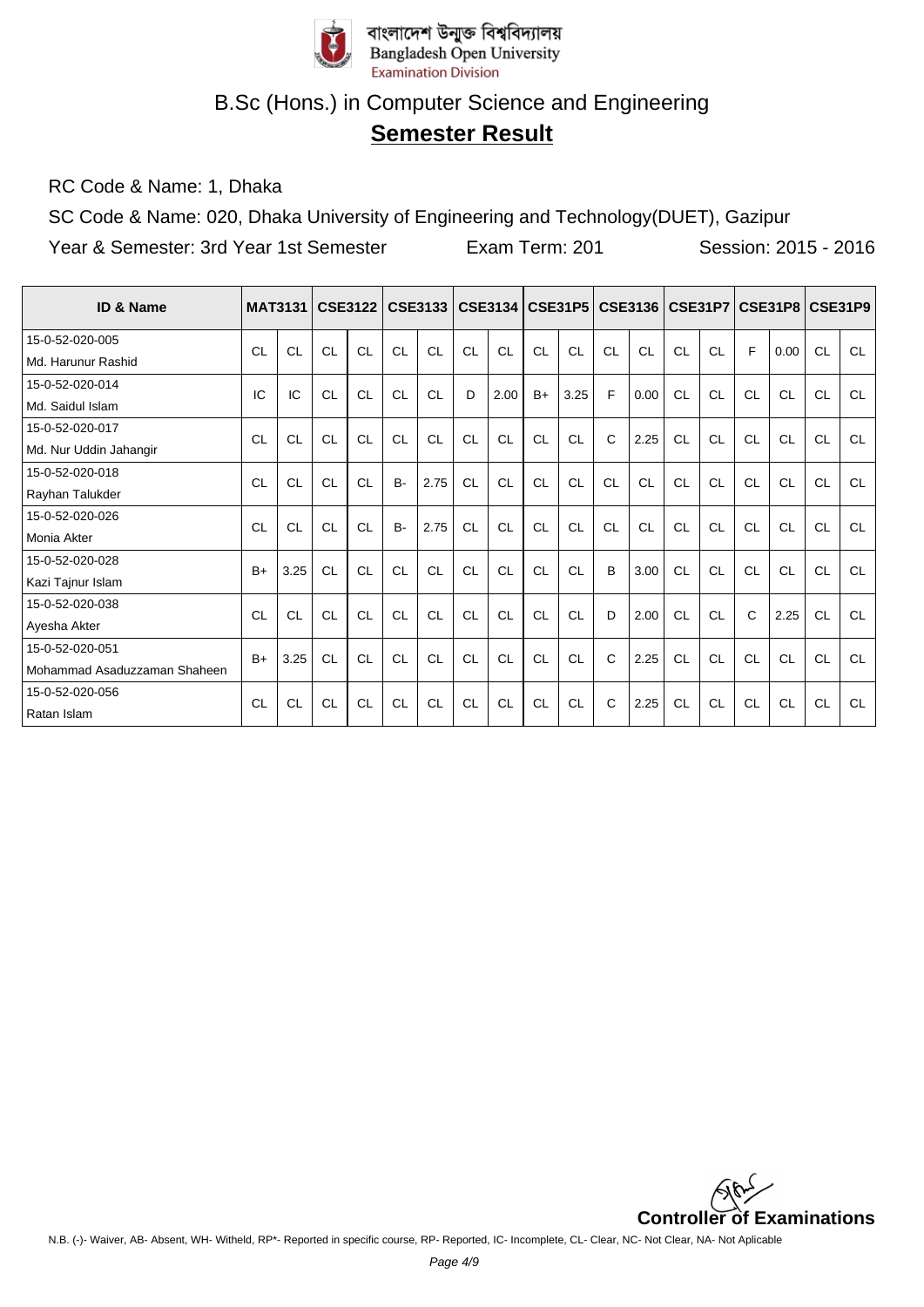

## **Semester Result**

RC Code & Name: 1, Dhaka

SC Code & Name: 020, Dhaka University of Engineering and Technology(DUET), Gazipur

Year & Semester: 3rd Year 1st Semester Exam Term: 201 Session: 2014 - 2015

| <b>ID &amp; Name</b>  |           |    |        |           |               |           |    |           |           |           |           |      |           |    |               | MAT3131   CSE3122   CSE3133   CSE3134   CSE31P5   CSE3136   CSE31P7   CSE31P8   CSE31P9 |               |    |
|-----------------------|-----------|----|--------|-----------|---------------|-----------|----|-----------|-----------|-----------|-----------|------|-----------|----|---------------|-----------------------------------------------------------------------------------------|---------------|----|
| 14-0-52-020-007       | <b>CL</b> | CL | IC     | IC        | <sub>CL</sub> | <b>CL</b> | IC | IC        | IC        | IC.       | IC        | IC   | IC        | IC | <b>CL</b>     | <b>CL</b>                                                                               | <sub>CL</sub> | CL |
| Md. Mirajul Islam     |           |    |        |           |               |           |    |           |           |           |           |      |           |    |               |                                                                                         |               |    |
| 14-0-52-020-035       | <b>CL</b> | CL | $\sim$ | <b>CL</b> | IC            | IC        | CL | <b>CL</b> | <b>CL</b> | <b>CL</b> | <b>B-</b> | 2.75 | <b>CL</b> | CL | <sub>CL</sub> | <b>CL</b>                                                                               | <b>CL</b>     | CL |
| Zahid Hasan Khandokar |           |    |        |           |               |           |    |           |           |           |           |      |           |    |               |                                                                                         |               |    |

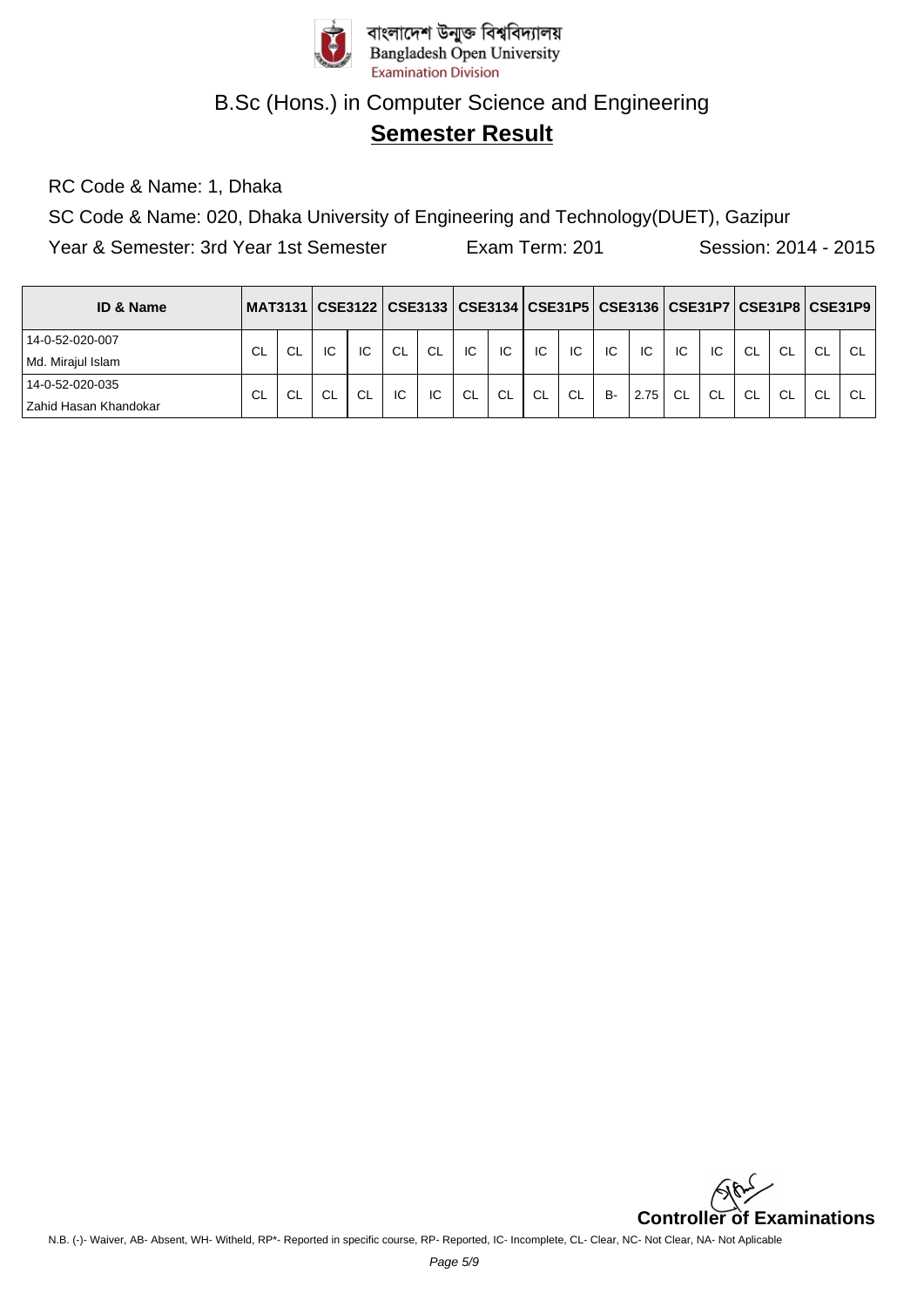

## **Semester Result**

RC Code & Name: 1, Dhaka

SC Code & Name: 020, Dhaka University of Engineering and Technology(DUET), Gazipur

Year & Semester: 3rd Year 1st Semester Exam Term: 201 Session: 2013 - 2014

| ID & Name              |      |           |           | MAT3131   CSE3122   CSE3133   CSE3134   CSE31P5 |           |           |           |      |           |           |           | CSE3136   CSE31P7   CSE31P8   CSE31P9 |           |           |           |           |           |           |
|------------------------|------|-----------|-----------|-------------------------------------------------|-----------|-----------|-----------|------|-----------|-----------|-----------|---------------------------------------|-----------|-----------|-----------|-----------|-----------|-----------|
| 13-0-52-020-030        | F    | 0.00      | F         | 0.00                                            | IC        | IC        | F         | 0.00 | C         | 2.25      | D         | 2.00                                  | <b>CL</b> | <b>CL</b> | <b>CL</b> | CL        | <b>CL</b> | <b>CL</b> |
| S.m. Ibrahim Chowdhury |      |           |           |                                                 |           |           |           |      |           |           |           |                                       |           |           |           |           |           |           |
| 13-0-52-020-046        | $C+$ | 2.50      | <b>CL</b> | <b>CL</b>                                       | <b>CL</b> | <b>CL</b> | <b>CL</b> | CL   | <b>CL</b> | CL        | <b>CL</b> | <b>CL</b>                             | <b>CL</b> | <b>CL</b> | <b>CL</b> | CL        | <b>CL</b> | <b>CL</b> |
| Md. Helaluzzaman       |      |           |           |                                                 |           |           |           |      |           |           |           |                                       |           |           |           |           |           |           |
| 13-0-52-020-051        | CI.  | <b>CL</b> | IC        | IC                                              | <b>CL</b> | <b>CL</b> | F         | 0.00 | <b>CL</b> | <b>CL</b> | <b>CL</b> | <b>CL</b>                             | CL        | CL        | <b>CL</b> | CL        | <b>CL</b> | <b>CL</b> |
| Md. Mainul Hossain     |      |           |           |                                                 |           |           |           |      |           |           |           |                                       |           |           |           |           |           |           |
| 13-0-52-020-054        | CL   | <b>CL</b> | CL        | CL                                              | <b>CL</b> | <b>CL</b> | F         | 0.00 | <b>CL</b> | <b>CL</b> | <b>CL</b> | <b>CL</b>                             | <b>CL</b> | <b>CL</b> | <b>CL</b> | <b>CL</b> | CL        | CL        |
| Md. Azharul Islam      |      |           |           |                                                 |           |           |           |      |           |           |           |                                       |           |           |           |           |           |           |
| 13-0-52-020-057        | CL   | CL        | IC        | IC                                              | IC        | IC        | $C+$      | 2.50 | CL        | <b>CL</b> | C         | 2.25                                  | <b>CL</b> | <b>CL</b> | <b>CL</b> | <b>CL</b> | <b>CL</b> | CL        |
| Md. Tanzir Hossain     |      |           |           |                                                 |           |           |           |      |           |           |           |                                       |           |           |           |           |           |           |

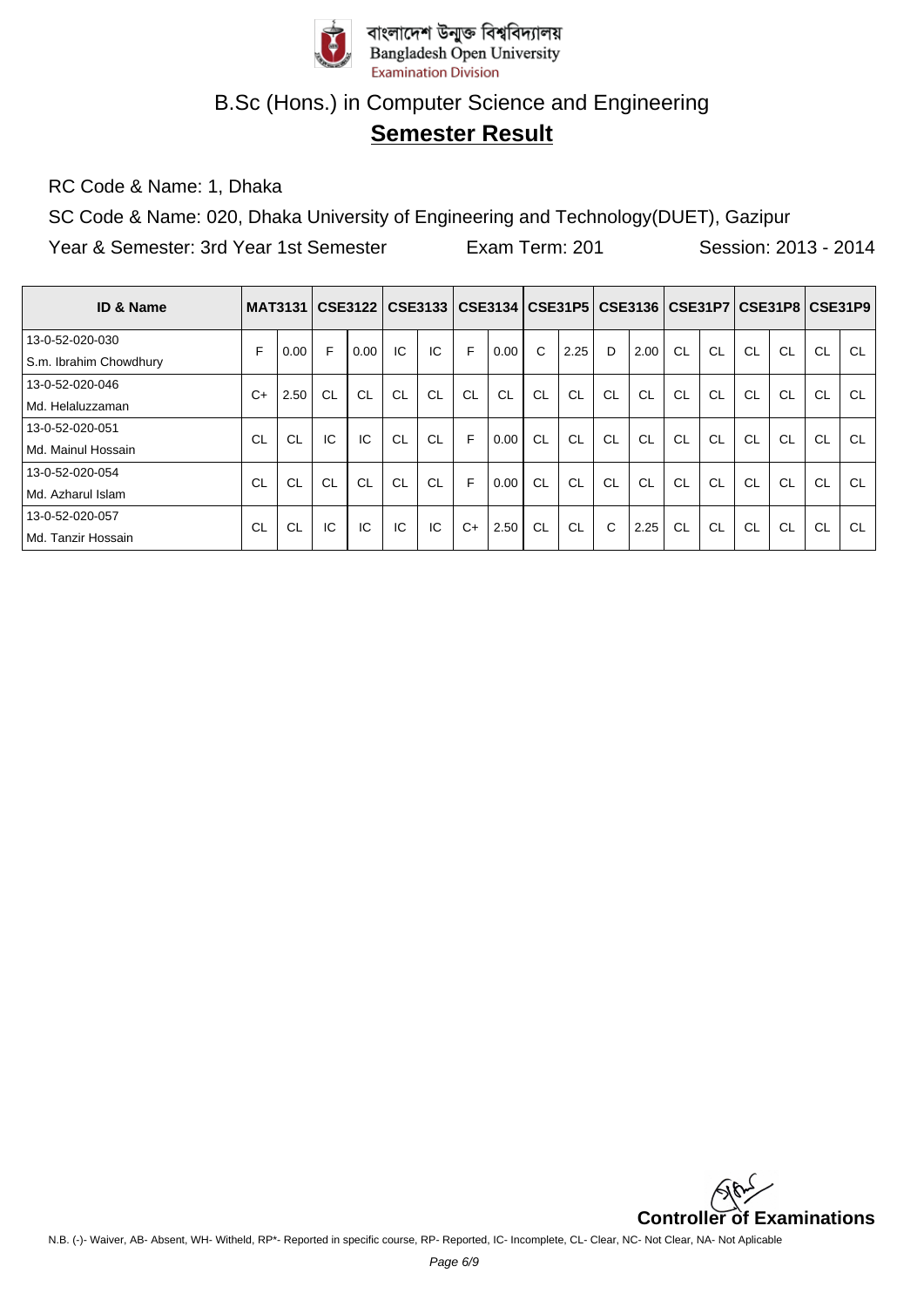

# **Semester Result**

RC Code & Name: 1, Dhaka

SC Code & Name: 801, Regional Centre, Dhaka

Year & Semester: 3rd Year 1st Semester Exam Term: 201 Session: 2017 - 2018

| ID & Name                              |           | <b>MAT3131</b> |      | <b>CSE3122</b> |    | CSE3133 |       |      |      | CSE3134   CSE31P5   CSE3136   CSE31P7 |      |      |      |      |      | CSE31P8   CSE31P9 |      |      |
|----------------------------------------|-----------|----------------|------|----------------|----|---------|-------|------|------|---------------------------------------|------|------|------|------|------|-------------------|------|------|
| 17-0-52-801-001                        | $A+$      | 4.00           | $B+$ | 3.25           | A- | 3.50    | $B+$  | 3.25 | $C+$ | 2.50                                  | $B+$ | 3.25 | A    | 3.75 | A+   | 4.00              | $A+$ | 4.00 |
| Md. Shirazul Islam                     |           |                |      |                |    |         |       |      |      |                                       |      |      |      |      |      |                   |      |      |
| 17-0-52-801-003                        | A         | 3.75           | A+   | 4.00           | A+ | 4.00    | A+    | 4.00 | $A+$ | 4.00                                  | $A+$ | 4.00 | $A+$ | 4.00 | $A+$ | 4.00              | A+   | 4.00 |
| Tamima Yeasmin                         |           |                |      |                |    |         |       |      |      |                                       |      |      |      |      |      |                   |      |      |
| 17-0-52-801-006                        | IC        | IC             | D    | 2.00           | С  | 2.25    | D     | 2.00 | A+   | 4.00                                  | D    | 2.00 | Α    | 3.75 | A+   | 4.00              | А-   | 3.50 |
| Mhahamudul Hasan                       |           |                |      |                |    |         |       |      |      |                                       |      |      |      |      |      |                   |      |      |
| 17-0-52-801-007                        | А-        | 3.50           | B+   | 3.25           | B+ | 3.25    | B+    | 3.25 | A+   | 4.00                                  | A-   | 3.50 | A+   | 4.00 | A+   | 4.00              | A+   | 4.00 |
| Mahadi Hasan Musa                      |           |                |      |                |    |         |       |      |      |                                       |      |      |      |      |      |                   |      |      |
| 17-0-52-801-009                        | F         | 0.00           | F    | 0.00           | D  | 2.00    | F     | 0.00 | F    | 0.00                                  | C    | 2.25 | C+   | 2.50 | Α    | 3.75              | $C+$ | 2.50 |
| Md. Shahin                             |           |                |      |                |    |         |       |      |      |                                       |      |      |      |      |      |                   |      |      |
| 17-0-52-801-010                        | B-        | 2.75           | B+   | 3.25           | B+ | 3.25    | B+    | 3.25 | C    | 2.25                                  | А-   | 3.50 | А-   | 3.50 | B+   | 3.25              | Α    | 3.75 |
| Abu Ubaida                             |           |                |      |                |    |         |       |      |      |                                       |      |      |      |      |      |                   |      |      |
| 17-0-52-801-011                        | $B+$      | 3.25           | B+   | 3.25           | A  | 3.75    | $A -$ | 3.50 | A+   | 4.00                                  | A    | 3.75 | $A+$ | 4.00 | A+   | 4.00              | A+   | 4.00 |
| Md. Arif Uddin                         |           |                |      |                |    |         |       |      |      |                                       |      |      |      |      |      |                   |      |      |
| 17-0-52-801-014                        | $B+$      | 3.25           | B+   | 3.25           | в  | 3.00    | B+    | 3.25 | A    | 3.75                                  | A    | 3.75 | $A+$ | 4.00 | A+   | 4.00              | A+   | 4.00 |
| Nur Nahian Ringgit                     |           |                |      |                |    |         |       |      |      |                                       |      |      |      |      |      |                   |      |      |
| 17-0-52-801-015                        | C         | 2.25           | F    | 0.00           | F  | 0.00    | D     | 2.00 | F    | 0.00                                  | C    | 2.25 | C+   | 2.50 | В    | 3.00              | $C+$ | 2.50 |
| Lylun Nahar Nish                       |           |                |      |                |    |         |       |      |      |                                       |      |      |      |      |      |                   |      |      |
| 17-0-52-801-020                        | <b>B-</b> | 2.75           | С    | 2.25           | C+ | 2.50    | B     | 3.00 | D    | 2.00                                  | B-   | 2.75 | A    | 3.75 | B+   | 3.25              | A+   | 4.00 |
| Suruj Ali                              |           |                |      |                |    |         |       |      |      |                                       |      |      |      |      |      |                   |      |      |
| 17-0-52-801-021                        | C         | 2.25           | D    | 2.00           | B- | 2.75    | B     | 3.00 | C+   | 2.50                                  | B-   | 2.75 | Α    | 3.75 | A+   | 4.00              | A+   | 4.00 |
| Md. Abu Jar Gifari                     |           |                |      |                |    |         |       |      |      |                                       |      |      |      |      |      |                   |      |      |
| 17-0-52-801-028                        | $A+$      | 4.00           | IС   | IC             | B+ | 3.25    | A-    | 3.50 | B    | 3.00                                  | B    | 3.00 | $A+$ | 4.00 | IС   | IС                | $A+$ | 4.00 |
| Md. Bahauddin Masum<br>17-0-52-801-030 |           |                |      |                |    |         |       |      |      |                                       |      |      |      |      |      |                   |      |      |
| Md. Kamal Uddin Khan                   | B         | 3.00           | C+   | 2.50           | в  | 3.00    | B+    | 3.25 | C+   | 2.50                                  | B    | 3.00 | A+   | 4.00 | А-   | 3.50              | A+   | 4.00 |
| 17-0-52-801-036                        |           |                |      |                |    |         |       |      |      |                                       |      |      |      |      |      |                   |      |      |
| Md. Omar Faruq                         | A+        | 4.00           | Α    | 3.75           | A+ | 4.00    | A+    | 4.00 | A+   | 4.00                                  | $A+$ | 4.00 | A+   | 4.00 | A+   | 4.00              | A+   | 4.00 |
| 17-0-52-801-038                        |           |                |      |                |    |         |       |      |      |                                       |      |      |      |      |      |                   |      |      |
| Md. Mokter Hossain                     | $B+$      | 3.25           | F    | 0.00           | C  | 2.25    | IC    | IC   | B-   | 2.75                                  | A-   | 3.50 | A    | 3.75 | A+   | 4.00              | $A+$ | 4.00 |
| 17-0-52-801-044                        |           |                |      |                |    |         |       |      |      |                                       |      |      |      |      |      |                   |      |      |
| A.i.md Mahadi Hasan Sarker             | в-        | 2.75           | C+   | 2.50           | B- | 2.75    | C+    | 2.50 | C    | 2.25                                  | В-   | 2.75 | B+   | 3.25 | A+   | 4.00              | Α    | 3.75 |
| 17-0-52-801-048                        |           |                |      |                |    |         |       |      |      |                                       |      |      |      |      |      |                   |      |      |
| Hozzatur Rahman                        | IC        | IC             | F    | 0.00           | F  | 0.00    | IC    | IC   | ΙC   | IC                                    | F    | 0.00 | А-   | 3.50 | A+   | 4.00              | B-   | 2.75 |
| 17-0-52-801-056                        |           |                |      |                |    |         |       |      |      |                                       |      |      |      |      |      |                   |      |      |
| Md. Jahirul Islam                      | A+        | 4.00           | A+   | 4.00           | A+ | 4.00    | А-    | 3.50 | A+   | 4.00                                  | A+   | 4.00 | A+   | 4.00 | A+   | 4.00              | A+   | 4.00 |
| 17-0-52-801-058                        |           |                |      |                |    |         |       |      |      |                                       |      |      |      |      |      |                   |      |      |
|                                        | IC        | IC             | D    | 2.00           | C+ | 2.50    | B-    | 2.75 | B-   | 2.75                                  | B-   | 2.75 | A+   | 4.00 | A+   | 4.00              | А-   | 3.50 |

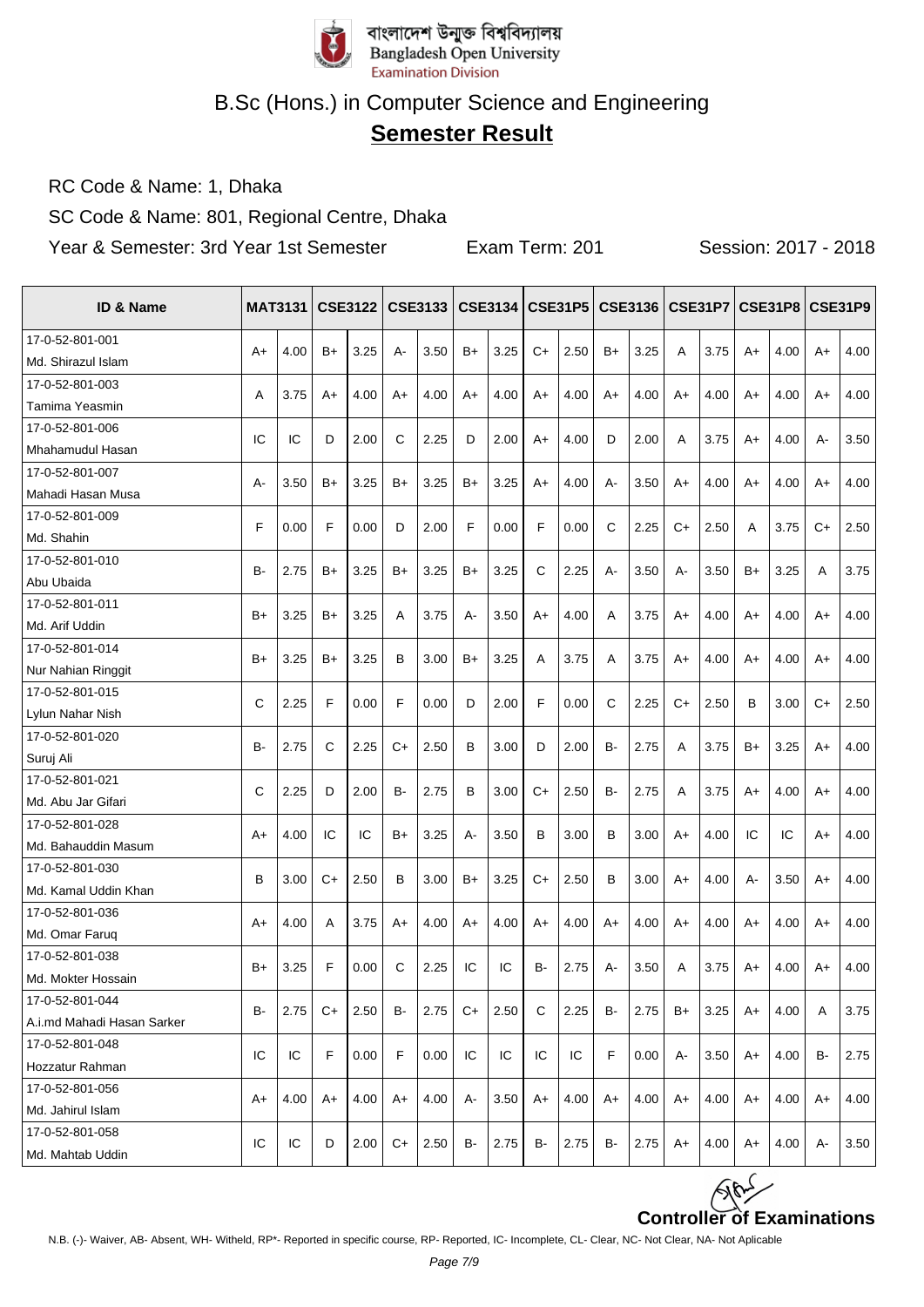

## **Semester Result**

RC Code & Name: 1, Dhaka

SC Code & Name: 801, Regional Centre, Dhaka

Year & Semester: 3rd Year 1st Semester Exam Term: 201 Session: 2016 - 2017

| <b>ID &amp; Name</b> | MAT3131   CSE3122   CSE3133   CSE3134   CSE31P5   CSE3136   CSE31P7   CSE31P8   CSE31P9 |    |           |           |     |           |           |           |   |      |     |           |           |           |           |               |           |           |
|----------------------|-----------------------------------------------------------------------------------------|----|-----------|-----------|-----|-----------|-----------|-----------|---|------|-----|-----------|-----------|-----------|-----------|---------------|-----------|-----------|
| 16-0-52-801-014      | ТC                                                                                      | ΙC | <b>CL</b> | <b>CL</b> | CL. | <b>CL</b> | <b>CL</b> | <b>CL</b> | F | 0.00 | CL. | <b>CL</b> | <b>CL</b> | <b>CL</b> | <b>CL</b> | <sub>CL</sub> | <b>CL</b> | <b>CL</b> |
| l Muhammad Zakaria   |                                                                                         |    |           |           |     |           |           |           |   |      |     |           |           |           |           |               |           |           |
| 16-0-52-801-046      | IC                                                                                      | IC | IC        | IC        | IC  | IC        | CL        | CL        | E | 0.00 | IC  | IC        | <b>CL</b> | <b>CL</b> | IC        | IC            | <b>CL</b> | CL        |
| l Mohammad Ali Akbar |                                                                                         |    |           |           |     |           |           |           |   |      |     |           |           |           |           |               |           |           |